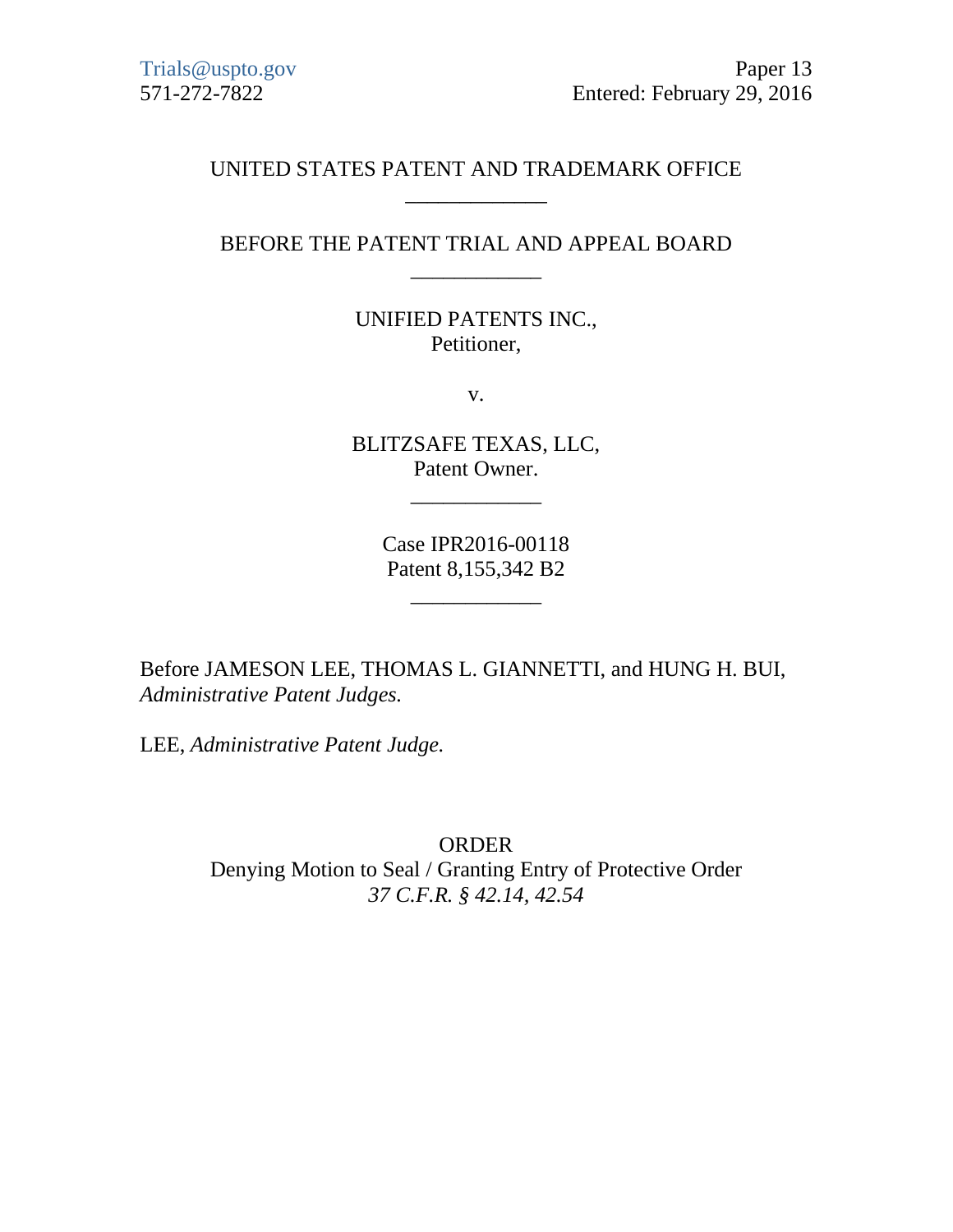IPR2016-00118 Patent 8,155,342 B2

On February 5, 2016, the parties filed a "Joint Motion to Seal and Joint Protective Order" (Paper 10) ("Joint Motion"). The items sought to be sealed are Exhibits 2007–2011 and Patent Owner's Preliminary Response (Paper 11), all of which were filed electronically on February 5, 2016, in the Board's Patent Review Processing System ("PRPS") as "Parties and Board Only." Neither party filed redacted public versions of Exhibits 2007–2011 and of the Preliminary Response (Paper 12) until February 23, 2016. The proposed Protective Order is not the Board's default protective order.

It is axiomatic that only confidential information should be sealed and information not confidential should not be sealed. In pertinent part, the Office Trial Practice Guide states:

Where confidentiality is alleged as to some but not all of the information submitted to the Board, the submitting party shall file confidential and non-confidential versions of its submission, together with a Motion to Seal the confidential version setting forth the reasons why the information redacted from the nonconfidential version is confidential and should not be made publicly available.

77 Fed. Reg. 48,756, 48,770 (Aug. 14, 2012). The Joint Motion does not represent the entirety of each item sought to be sealed constitutes confidential information. Rather, it states: "Unified agrees to publicly file redacted versions of the aforementioned Exhibits within a reasonable time after the submission of Patent Owner's Preliminary Response. Patent Owner agrees to file a redacted version of its Preliminary Response within a reasonable time after its submission." Paper 10, 2.

Thus, the Joint Motion fails to identify specifically what in the items sought to be sealed are purported to be confidential information and why. It is the redacted information that must be focused on and explained. The Joint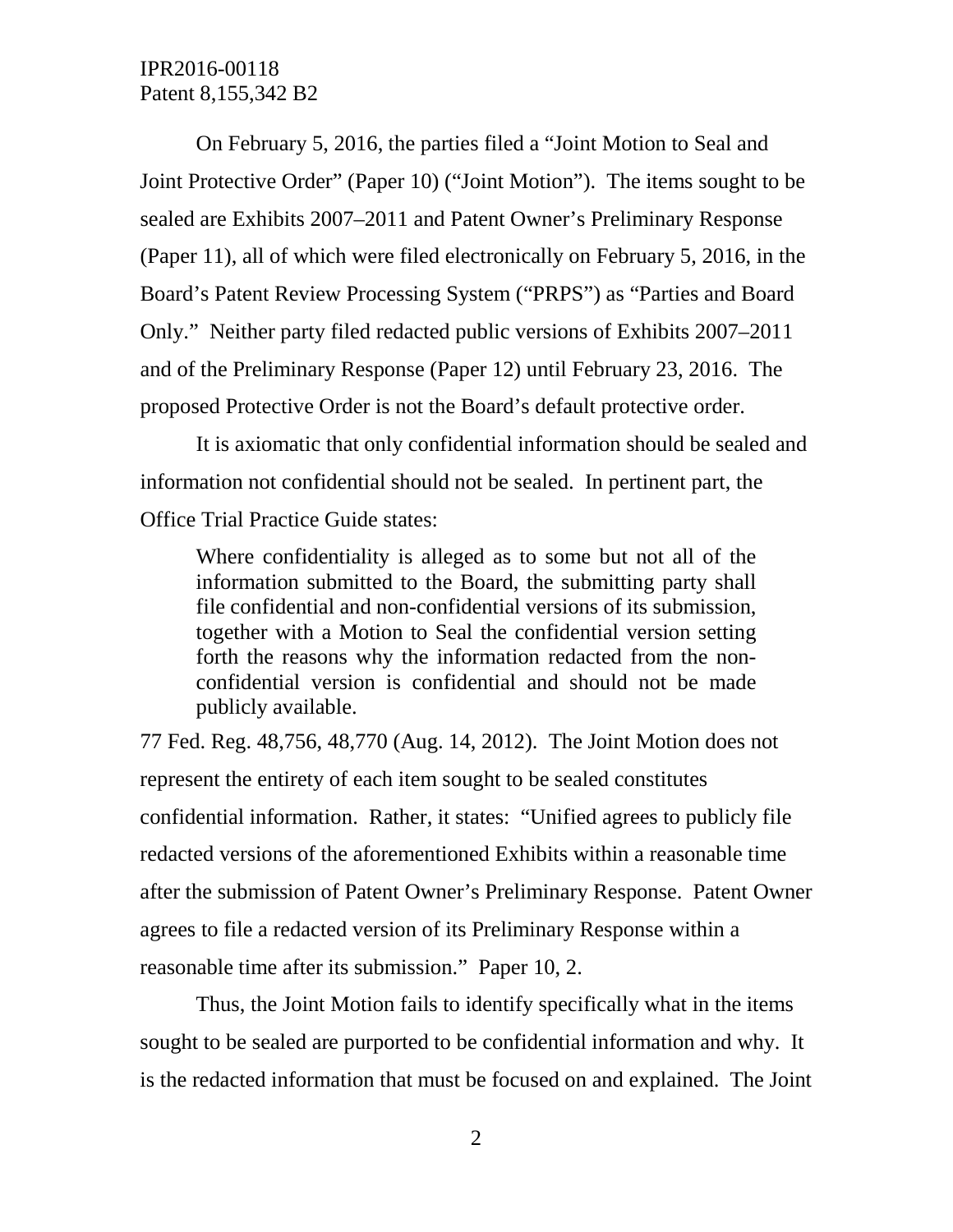## IPR2016-00118 Patent 8,155,342 B2

Motion has not specifically identified or discussed any redacted information. The filing of redacted versions of the exhibits and the Preliminary Response on February 23, 2016, does not cure the deficiency of the Joint Motion in failing to discuss and identify the redacted materials specifically.

We note that each of redacted Exhibits 2007–2011 filed on February 23, 2016, contains no content other than a cover sheet identifying the exhibit number and the statement "REDACTED IN ITS ENTIRETY." If the parties intended to redact the entirety of each exhibit, we expect a specific discussion of each subpart within the exhibit. A general discussion of the exhibit as a whole is insufficient. The Joint Motion fails to establish that every paragraph, every sentence, and every word in each exhibit constitutes confidential information that should be sealed.

Order

It is

ORDERED that to the extent the Joint Motion seeks to have sealed any information, it is *denied*;

FURTHER ORDERED that to the extent the Joint Motion seeks to have entered the protective order attached to the Joint Motion as Exhibit A, it is *granted*; and

FURTHER ORDERED that a clean copy of the executed Protective Order shall be filed by either Petitioner or Patent Owner as a numbered exhibit in PRPS. [1](#page-2-0)

<span id="page-2-0"></span> <sup>1</sup> Petitioner and Patent Owner shall decide among themselves which party will make the filing.